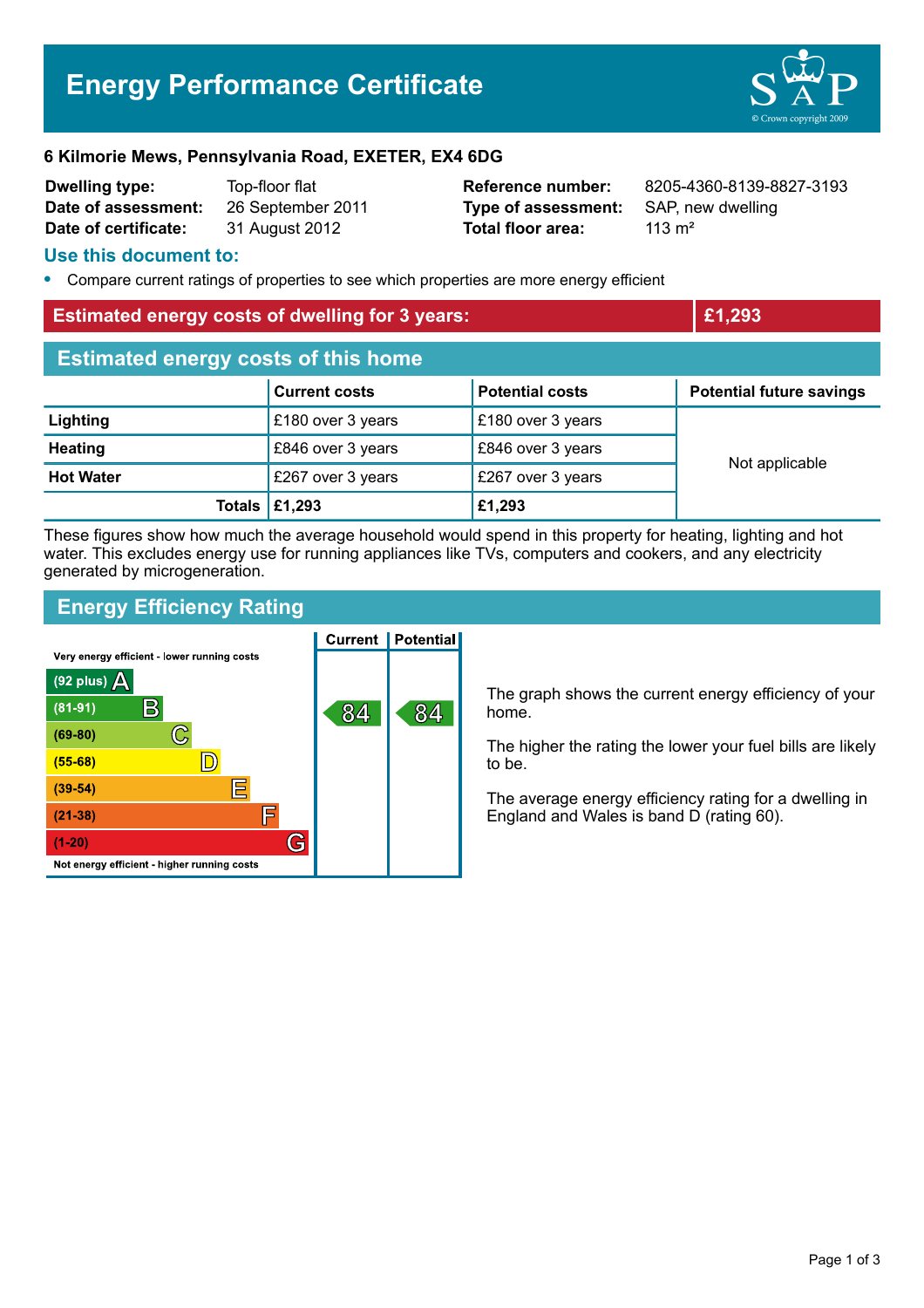### **Summary of this home's energy performance related features**

| <b>Element</b>        | <b>Description</b>                                                       | <b>Energy Efficiency</b> |
|-----------------------|--------------------------------------------------------------------------|--------------------------|
| Walls                 | Average thermal transmittance 0.19 W/m <sup>2</sup> K                    | *****                    |
| Roof                  | Average thermal transmittance 0.15 W/m <sup>2</sup> K                    | ★★★★☆                    |
| Floor                 | Average thermal transmittance 0.25 W/m <sup>2</sup> K                    | ★★★★☆                    |
| Windows               | Fully double glazed                                                      | ★★★★☆                    |
| Main heating          | Boiler and radiators, mains gas                                          | ★★★★☆                    |
| Main heating controls | Time and temperature zone control                                        | *****                    |
| Secondary heating     | None                                                                     |                          |
| Hot water             | From main system                                                         | ★★★★☆                    |
| Lighting              | Low energy lighting in all fixed outlets                                 | *****                    |
| Air tightness         | Air permeability 6.8 m <sup>3</sup> /h.m <sup>2</sup> (assessed average) | ★★★★☆                    |

Thermal transmittance is a measure of the rate of heat loss through a building element; the lower the value the better the energy performance.

Air permeability is a measure of the air tightness of a building; the lower the value the better the air tightness.

Current primary energy use per square metre of floor area: 77 kWh/m² per year

# **Low and zero carbon energy sources**

Low and zero carbon energy sources are sources of energy that release either very little or no carbon dioxide into the atmosphere when they are used. Installing these sources may help reduce energy bills as well as cutting carbon. There are none provided for this home.

#### **Recommendations**

None.